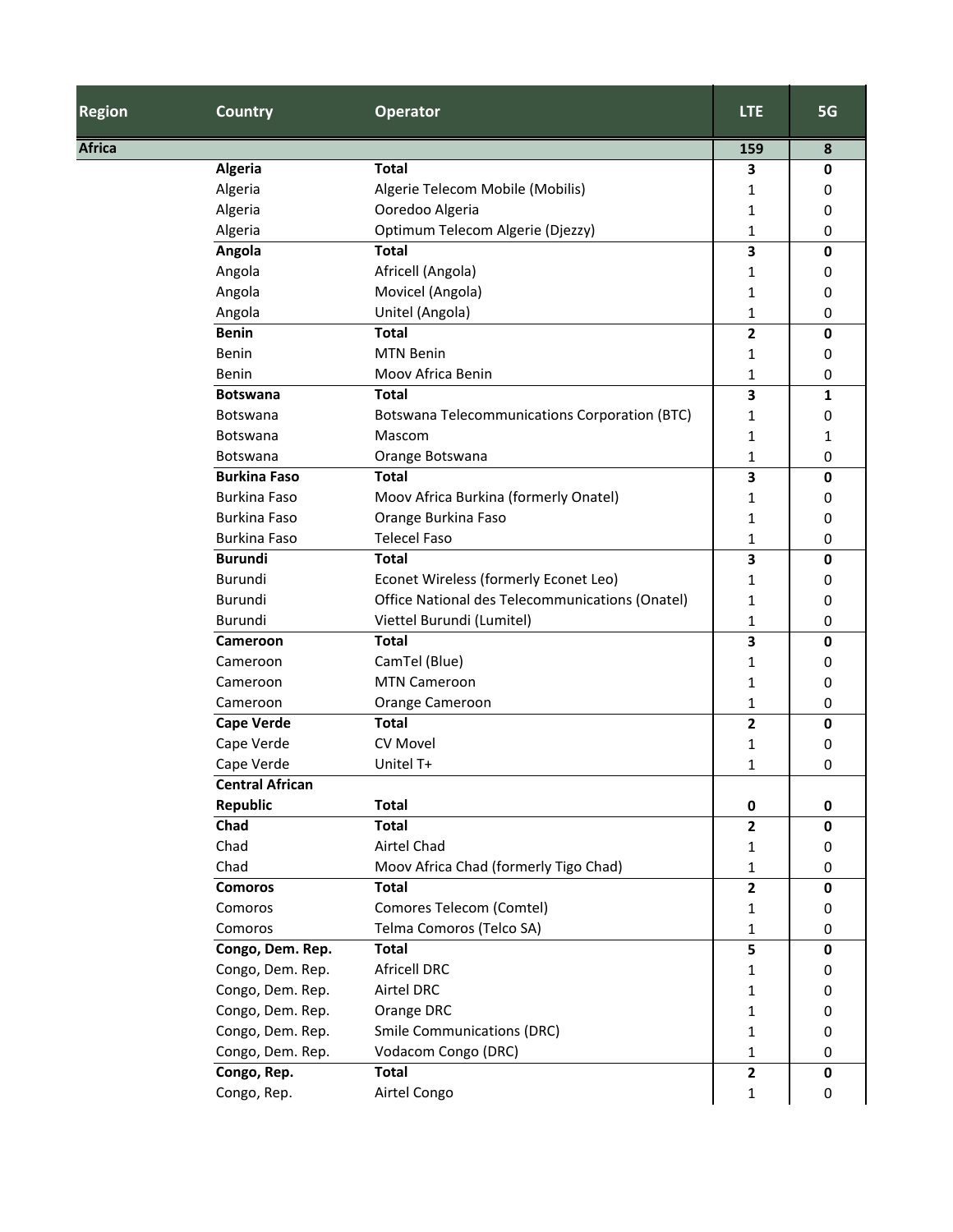| Congo, Rep.              | MTN Congo                                   | 1              | 0           |
|--------------------------|---------------------------------------------|----------------|-------------|
| Côte d'Ivoire            | <b>Total</b>                                | 3              | 0           |
| Côte d'Ivoire            | MTN Cote d'Ivoire (incl. MTN Business)      | 1              | 0           |
| Côte d'Ivoire            | Moov Africa Cote d'Ivoire                   | 1              | 0           |
| Côte d'Ivoire            | Orange Cote d'Ivoire (incl. CI-Telecom)     | $\mathbf{1}$   | 0           |
| Djibouti                 | <b>Total</b>                                | 1              | $\mathbf 0$ |
| Djibouti                 | Djibouti Telecom                            | 1              | 0           |
| Egypt                    | <b>Total</b>                                | 4              | $\mathbf 0$ |
| Egypt                    | <b>Etisalat Misr</b>                        | 1              | 0           |
| Egypt                    | Orange Egypt                                | $\mathbf{1}$   | 0           |
| Egypt                    | <b>Telecom Egypt</b>                        | 1              | 0           |
| Egypt                    | Vodafone Egypt                              | 1              | 0           |
| <b>Equatorial Guinea</b> | <b>Total</b>                                | $\overline{2}$ | 0           |
| <b>Equatorial Guinea</b> | Getesa                                      | 1              | 0           |
| <b>Equatorial Guinea</b> | GreenCom (Muni)                             | $\mathbf{1}$   | 0           |
| <b>Eritrea</b>           | <b>Total</b>                                | $\bf{0}$       | 0           |
| Eswatini                 | Total                                       | $\overline{2}$ | 0           |
| Eswatini                 | Eswatini Mobile                             | 1              | 0           |
| Eswatini                 | <b>MTN Eswatini</b>                         | 1              | 0           |
| <b>Ethiopia</b>          | <b>Total</b>                                | $\mathbf{1}$   | 0           |
| Ethiopia                 | Ethio Telecom                               | 1              | 0           |
| Gabon                    | <b>Total</b>                                | $\overline{2}$ | 0           |
| Gabon                    | Airtel Gabon                                | 1              | 0           |
| Gabon                    | Gabon Telecom (Moov Africa)                 | 1              | 0           |
| Gambia                   | Total                                       | $\mathbf{2}$   | 0           |
| Gambia                   | Africell (Gambia)                           | 1              | 0           |
| Gambia                   | QCell                                       | 1              | 0           |
| Ghana                    | <b>Total</b>                                | 2              | 0           |
| Ghana                    | <b>MTN Ghana</b>                            | 1              | 0           |
| Ghana                    | Vodafone Ghana                              | $\mathbf{1}$   | 0           |
| Guinea                   | <b>Total</b>                                | 1              | 0           |
| Guinea                   | Orange Guinea                               | 1              | 0           |
| Guinea-Bissau            | <b>Total</b>                                | $\overline{2}$ | 0           |
| Guinea-Bissau            | <b>MTN Guinea-Bissau</b>                    | 1              | 0           |
| Guinea-Bissau            | Orange Bissau                               | $\mathbf{1}$   | 0           |
| Kenya                    | <b>Total</b>                                | 4              | 0           |
| Kenya                    | Airtel Kenya                                | 1              | 0           |
| Kenya                    | Jamii Telecommunications (Faiba)            | 1              | 0           |
| Kenya                    | Safaricom                                   | 1              | 0           |
| Kenya                    | Telkom Kenya                                | $\mathbf{1}$   | 0           |
| Lesotho                  | <b>Total</b>                                | $\mathbf{2}$   | $\mathbf 0$ |
| Lesotho                  | Econet Telecom Lesotho (ETL)                | 1              | 0           |
| Lesotho                  | Vodacom Lesotho                             | $\mathbf{1}$   | 0           |
| Liberia                  | <b>Total</b>                                | 3              | $\mathbf 0$ |
| Liberia                  | LTC Mobile (formerly LIBTELCO)              | 1              | 0           |
| Liberia                  | Lonestar Cell-MTN                           | 1              | 0           |
| Liberia                  | Orange Liberia                              | 1              | 0           |
| Libya                    | <b>Total</b>                                | $\overline{2}$ | $\mathbf 0$ |
| Libya                    | Almadar Aljaded (Al Madar Telecomm Company) | 1              | 0           |
| Libya                    | Libyana                                     | $\mathbf{1}$   | 0           |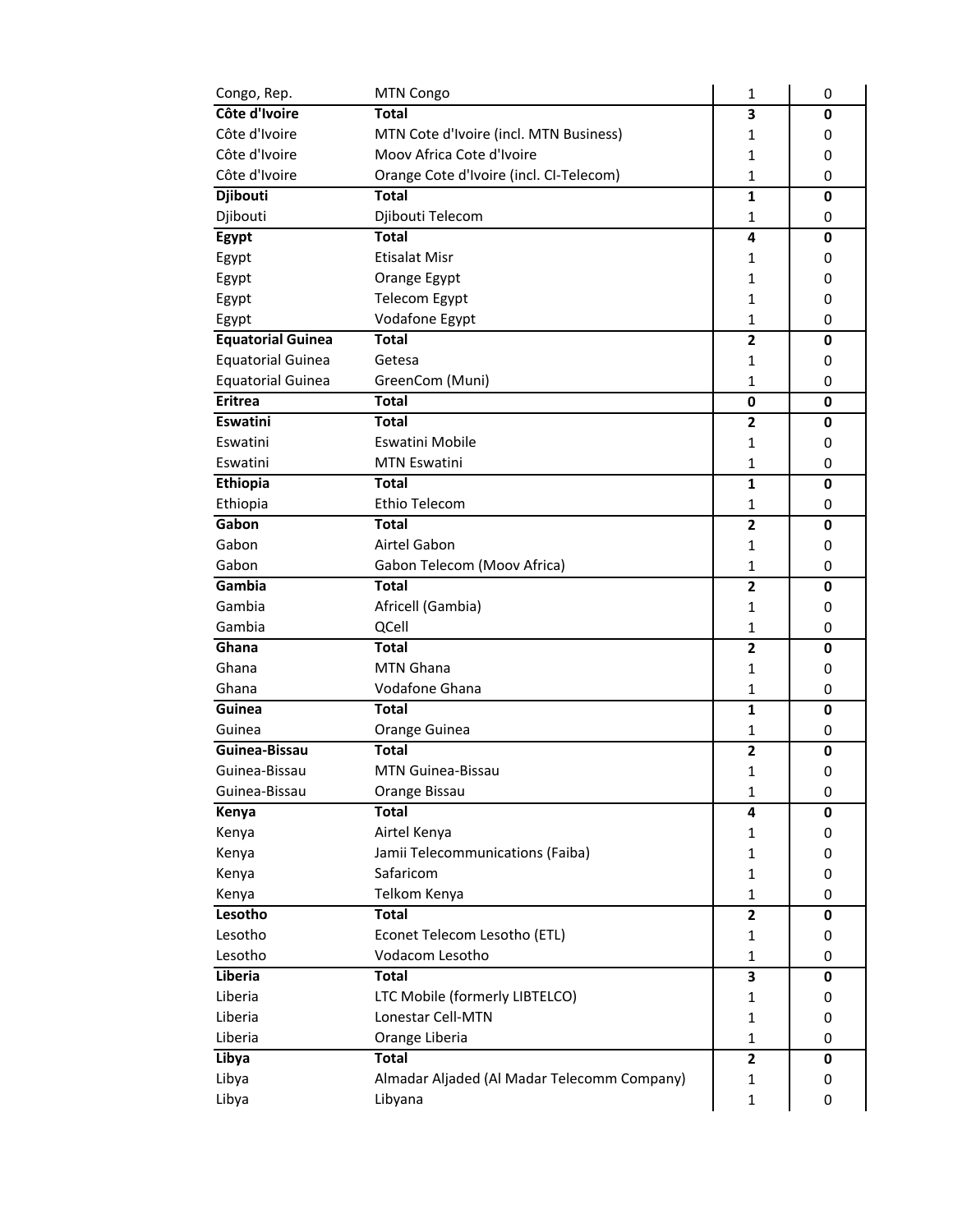| Madagascar       | <b>Total</b>                                       | 3                       | 0            |
|------------------|----------------------------------------------------|-------------------------|--------------|
| Madagascar       | Airtel Madagascar                                  | 1                       | 0            |
| Madagascar       | Orange Madagascar                                  | 1                       | 0            |
| Madagascar       | Telecom Malagasy (Telma)                           | 1                       | 0            |
| <b>Malawi</b>    | <b>Total</b>                                       | $\overline{\mathbf{c}}$ | $\mathbf 0$  |
| Malawi           | Airtel Malawi                                      | 1                       | 0            |
| Malawi           | Telekom Networks Malawi (TNM)                      | $\mathbf{1}$            | 0            |
| Mali             | <b>Total</b>                                       | $\overline{2}$          | 0            |
| Mali             | Moov Africa Mali (formerly SOTELMA/Malitel)        | 1                       | 0            |
| Mali             | Orange Mali                                        | $\mathbf{1}$            | 0            |
| Mauritania       | <b>Total</b>                                       | 3                       | 0            |
| Mauritania       | Chinguitel                                         | 1                       | 0            |
| Mauritania       | Mattel                                             | 1                       | 0            |
| Mauritania       | Moov Mauritel                                      | 1                       | 0            |
| <b>Mauritius</b> | <b>Total</b>                                       | 3                       | $\mathbf{1}$ |
| Mauritius        | Cellplus Mobile Communications (my.t mobile)       | 1                       | 1            |
| Mauritius        | Emtel                                              | $\mathbf{1}$            | 0            |
| Mauritius        | Mahanagar Telephone Mauritius (MTML, CHiLi)        | $\mathbf{1}$            | 0            |
| <b>Mayotte</b>   | <b>Total</b>                                       | 4                       | 0            |
| Mayotte          | Maore Mobile                                       | 1                       | 0            |
| Mayotte          | Orange Mayotte                                     | 1                       | 0            |
| Mayotte          | <b>SFR Mayotte</b>                                 | $\mathbf{1}$            | 0            |
| Mayotte          | Telco OI Mayotte (Only)                            | $\mathbf{1}$            | 0            |
| <b>Morocco</b>   | <b>Total</b>                                       | 3                       | 0            |
| Morocco          | Maroc Telecom (IAM)                                | $\mathbf{1}$            | 0            |
| Morocco          | Orange Morocco                                     | $\mathbf{1}$            | 0            |
| Morocco          | Wana (Inwi)                                        | $\mathbf{1}$            | 0            |
| Mozambique       | <b>Total</b>                                       | 3                       | 0            |
| Mozambique       | Mocambique Telecom (Tmcel)                         | 1                       | 0            |
| Mozambique       | Movitel (Mozambique)                               | 1                       | 0            |
| Mozambique       | Vodacom Mozambique                                 | 1                       | 0            |
| Namibia          | <b>Total</b>                                       | $\overline{2}$          | 0            |
| Namibia          | Mobile Telecommunications (MTC)                    | 1                       | 0            |
| Namibia          | Telecom Namibia (incl. TN Mobile)                  | 1                       | 0            |
| <b>Niger</b>     | <b>Total</b>                                       | 2                       | 0            |
| Niger            | <b>Airtel Niger</b>                                | 1                       | 0            |
| Niger            | Zamani Telecom (formerly Orange Niger)             | $\mathbf{1}$            | 0            |
| <b>Nigeria</b>   | <b>Total</b>                                       | 8                       | $\mathbf 0$  |
| Nigeria          | Airtel Nigeria                                     | 1                       | 0            |
| Nigeria          | <b>Bitflux Communications</b>                      | $\mathbf{1}$            | 0            |
|                  | <b>Emerging Markets Telecommunication Services</b> |                         |              |
| Nigeria          | (9mobile)                                          | 1                       | 0            |
| Nigeria          | Globacom (Glo Nigeria)                             | 1                       | 0            |
| Nigeria          | <b>MTN Nigeria</b>                                 | 1                       | 0            |
| Nigeria          | <b>Smile Communications (Nigeria)</b>              | 1                       | 0            |
| Nigeria          | <b>VDT Communications</b>                          | $\mathbf{1}$            | 0            |
| Nigeria          | ntel                                               | $\mathbf{1}$            | 0            |
| Rwanda           | <b>Total</b>                                       | 4                       | $\mathbf 0$  |
| Rwanda           | Airtel Rwanda (incl. Tigo Rwanda)                  | 1                       | 0            |
|                  | KT Rwanda Networks (KTRN)                          |                         |              |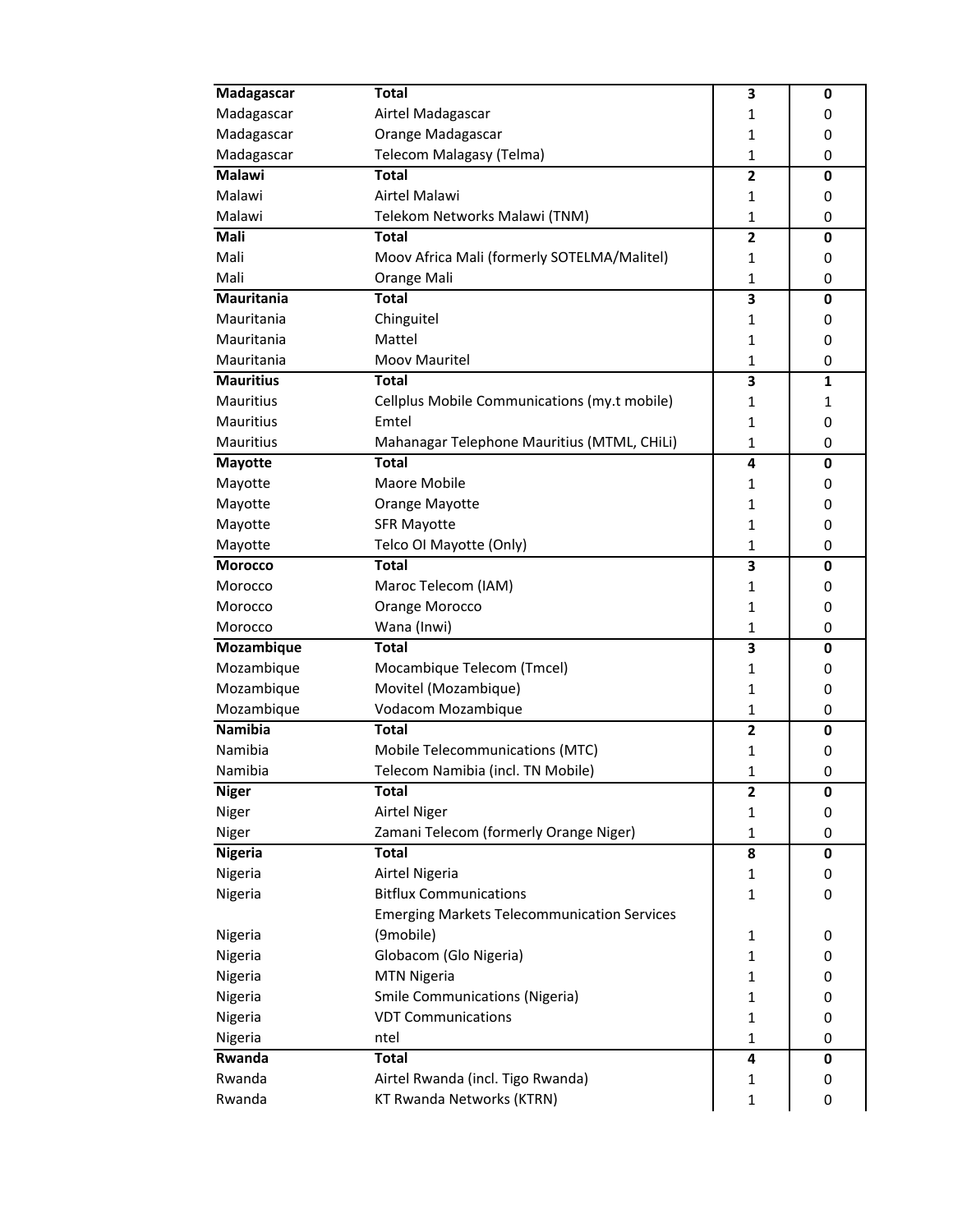| Mango Telecom<br>Rwanda<br>1<br>0<br>Réunion<br><b>Total</b><br>4<br>0<br>Réunion<br>Free Reunion (Telco OI)<br>1<br>0<br>Réunion<br>Orange Reunion<br>1<br>0<br>Réunion<br><b>SFR Reunion</b><br>1<br>0<br>Réunion<br>Zeop (Reunion)<br>1<br>0<br>Sao Tome and Principe Total<br>0<br>0<br><b>Total</b><br>3<br>Senegal<br>0<br>Senegal<br>Expresso Telecom (Senegal)<br>1<br>0<br>Senegal<br>Free Senegal (formerly Tigo)<br>1<br>0<br>Orange Senegal<br>Senegal<br>1<br>0<br><b>Seychelles</b><br><b>Total</b><br>2<br>1<br>Seychelles<br>Airtel Seychelles<br>1<br>0<br>Seychelles<br>Cable & Wireless Seychelles<br>1<br>1<br>Sierra Leone<br><b>Total</b><br>3<br>0<br><b>Africell SL</b><br>Sierra Leone<br>1<br>0<br>Sierra Leone<br>Orange Sierra Leone<br>1<br>0<br>Sierra Leone Telecommunications Company<br>Sierra Leone<br>(Sierratel)<br>1<br>0<br>Somalia<br><b>Total</b><br>7<br>0<br>Somalia<br>Amtel<br>1<br>0<br>Somalia<br><b>Golis Telecommunications</b><br>1<br>0<br>Hormuud Telecom<br>Somalia<br>1<br>0<br>Somalia<br>SomLink<br>1<br>0<br>Somalia<br>SomNet Telecom<br>1<br>0<br>Somalia<br>Somtel International<br>1<br>0<br>Somalia<br>Telesom<br>1<br>0<br><b>South Africa</b><br><b>Total</b><br>6<br>3<br>Cell C<br>South Africa<br>1<br>0<br>South Africa<br>Liquid Intelligent Technologies South Africa<br>0<br>1<br><b>MTN South Africa</b><br>South Africa<br>1<br>1<br>South Africa<br>Rain (Multisource/WBS)<br>1<br>0<br>South Africa<br><b>Telkom South Africa</b><br>2<br>0<br>South Africa<br>Vodacom South Africa<br>1<br>1<br><b>South Sudan</b><br><b>Total</b><br>3<br>0<br>South Sudan<br>Digitel (South Sudan)<br>1<br>0<br>South Sudan<br><b>MTN South Sudan</b><br>1<br>0<br>South Sudan<br>Zain South Sudan<br>$\mathbf{1}$<br>0<br>Sudan<br>Total<br>3<br>0<br>Sudan<br><b>MTN Sudan</b><br>1<br>0<br>Sudan<br>Sudatel (Sudani)<br>1<br>0<br>Sudan<br>Zain Sudan<br>1<br>0<br>Tanzania<br><b>Total</b><br>$\overline{7}$<br>0<br>Airtel Tanzania<br>Tanzania<br>1<br>0<br>Tanzania<br>Millicom Tanzania (Tigo)<br>1<br>0 | Rwanda | MTN Rwanda | 1 | 0 |
|-------------------------------------------------------------------------------------------------------------------------------------------------------------------------------------------------------------------------------------------------------------------------------------------------------------------------------------------------------------------------------------------------------------------------------------------------------------------------------------------------------------------------------------------------------------------------------------------------------------------------------------------------------------------------------------------------------------------------------------------------------------------------------------------------------------------------------------------------------------------------------------------------------------------------------------------------------------------------------------------------------------------------------------------------------------------------------------------------------------------------------------------------------------------------------------------------------------------------------------------------------------------------------------------------------------------------------------------------------------------------------------------------------------------------------------------------------------------------------------------------------------------------------------------------------------------------------------------------------------------------------------------------------------------------------------------------------------------------------------------------------------------------------------------------------------------------------------------------------------------------------------------------------------------------------------------------------------------------------------------------------------------------------------------------------------------------------|--------|------------|---|---|
|                                                                                                                                                                                                                                                                                                                                                                                                                                                                                                                                                                                                                                                                                                                                                                                                                                                                                                                                                                                                                                                                                                                                                                                                                                                                                                                                                                                                                                                                                                                                                                                                                                                                                                                                                                                                                                                                                                                                                                                                                                                                               |        |            |   |   |
|                                                                                                                                                                                                                                                                                                                                                                                                                                                                                                                                                                                                                                                                                                                                                                                                                                                                                                                                                                                                                                                                                                                                                                                                                                                                                                                                                                                                                                                                                                                                                                                                                                                                                                                                                                                                                                                                                                                                                                                                                                                                               |        |            |   |   |
|                                                                                                                                                                                                                                                                                                                                                                                                                                                                                                                                                                                                                                                                                                                                                                                                                                                                                                                                                                                                                                                                                                                                                                                                                                                                                                                                                                                                                                                                                                                                                                                                                                                                                                                                                                                                                                                                                                                                                                                                                                                                               |        |            |   |   |
|                                                                                                                                                                                                                                                                                                                                                                                                                                                                                                                                                                                                                                                                                                                                                                                                                                                                                                                                                                                                                                                                                                                                                                                                                                                                                                                                                                                                                                                                                                                                                                                                                                                                                                                                                                                                                                                                                                                                                                                                                                                                               |        |            |   |   |
|                                                                                                                                                                                                                                                                                                                                                                                                                                                                                                                                                                                                                                                                                                                                                                                                                                                                                                                                                                                                                                                                                                                                                                                                                                                                                                                                                                                                                                                                                                                                                                                                                                                                                                                                                                                                                                                                                                                                                                                                                                                                               |        |            |   |   |
|                                                                                                                                                                                                                                                                                                                                                                                                                                                                                                                                                                                                                                                                                                                                                                                                                                                                                                                                                                                                                                                                                                                                                                                                                                                                                                                                                                                                                                                                                                                                                                                                                                                                                                                                                                                                                                                                                                                                                                                                                                                                               |        |            |   |   |
|                                                                                                                                                                                                                                                                                                                                                                                                                                                                                                                                                                                                                                                                                                                                                                                                                                                                                                                                                                                                                                                                                                                                                                                                                                                                                                                                                                                                                                                                                                                                                                                                                                                                                                                                                                                                                                                                                                                                                                                                                                                                               |        |            |   |   |
|                                                                                                                                                                                                                                                                                                                                                                                                                                                                                                                                                                                                                                                                                                                                                                                                                                                                                                                                                                                                                                                                                                                                                                                                                                                                                                                                                                                                                                                                                                                                                                                                                                                                                                                                                                                                                                                                                                                                                                                                                                                                               |        |            |   |   |
|                                                                                                                                                                                                                                                                                                                                                                                                                                                                                                                                                                                                                                                                                                                                                                                                                                                                                                                                                                                                                                                                                                                                                                                                                                                                                                                                                                                                                                                                                                                                                                                                                                                                                                                                                                                                                                                                                                                                                                                                                                                                               |        |            |   |   |
|                                                                                                                                                                                                                                                                                                                                                                                                                                                                                                                                                                                                                                                                                                                                                                                                                                                                                                                                                                                                                                                                                                                                                                                                                                                                                                                                                                                                                                                                                                                                                                                                                                                                                                                                                                                                                                                                                                                                                                                                                                                                               |        |            |   |   |
|                                                                                                                                                                                                                                                                                                                                                                                                                                                                                                                                                                                                                                                                                                                                                                                                                                                                                                                                                                                                                                                                                                                                                                                                                                                                                                                                                                                                                                                                                                                                                                                                                                                                                                                                                                                                                                                                                                                                                                                                                                                                               |        |            |   |   |
|                                                                                                                                                                                                                                                                                                                                                                                                                                                                                                                                                                                                                                                                                                                                                                                                                                                                                                                                                                                                                                                                                                                                                                                                                                                                                                                                                                                                                                                                                                                                                                                                                                                                                                                                                                                                                                                                                                                                                                                                                                                                               |        |            |   |   |
|                                                                                                                                                                                                                                                                                                                                                                                                                                                                                                                                                                                                                                                                                                                                                                                                                                                                                                                                                                                                                                                                                                                                                                                                                                                                                                                                                                                                                                                                                                                                                                                                                                                                                                                                                                                                                                                                                                                                                                                                                                                                               |        |            |   |   |
|                                                                                                                                                                                                                                                                                                                                                                                                                                                                                                                                                                                                                                                                                                                                                                                                                                                                                                                                                                                                                                                                                                                                                                                                                                                                                                                                                                                                                                                                                                                                                                                                                                                                                                                                                                                                                                                                                                                                                                                                                                                                               |        |            |   |   |
|                                                                                                                                                                                                                                                                                                                                                                                                                                                                                                                                                                                                                                                                                                                                                                                                                                                                                                                                                                                                                                                                                                                                                                                                                                                                                                                                                                                                                                                                                                                                                                                                                                                                                                                                                                                                                                                                                                                                                                                                                                                                               |        |            |   |   |
|                                                                                                                                                                                                                                                                                                                                                                                                                                                                                                                                                                                                                                                                                                                                                                                                                                                                                                                                                                                                                                                                                                                                                                                                                                                                                                                                                                                                                                                                                                                                                                                                                                                                                                                                                                                                                                                                                                                                                                                                                                                                               |        |            |   |   |
|                                                                                                                                                                                                                                                                                                                                                                                                                                                                                                                                                                                                                                                                                                                                                                                                                                                                                                                                                                                                                                                                                                                                                                                                                                                                                                                                                                                                                                                                                                                                                                                                                                                                                                                                                                                                                                                                                                                                                                                                                                                                               |        |            |   |   |
|                                                                                                                                                                                                                                                                                                                                                                                                                                                                                                                                                                                                                                                                                                                                                                                                                                                                                                                                                                                                                                                                                                                                                                                                                                                                                                                                                                                                                                                                                                                                                                                                                                                                                                                                                                                                                                                                                                                                                                                                                                                                               |        |            |   |   |
|                                                                                                                                                                                                                                                                                                                                                                                                                                                                                                                                                                                                                                                                                                                                                                                                                                                                                                                                                                                                                                                                                                                                                                                                                                                                                                                                                                                                                                                                                                                                                                                                                                                                                                                                                                                                                                                                                                                                                                                                                                                                               |        |            |   |   |
|                                                                                                                                                                                                                                                                                                                                                                                                                                                                                                                                                                                                                                                                                                                                                                                                                                                                                                                                                                                                                                                                                                                                                                                                                                                                                                                                                                                                                                                                                                                                                                                                                                                                                                                                                                                                                                                                                                                                                                                                                                                                               |        |            |   |   |
|                                                                                                                                                                                                                                                                                                                                                                                                                                                                                                                                                                                                                                                                                                                                                                                                                                                                                                                                                                                                                                                                                                                                                                                                                                                                                                                                                                                                                                                                                                                                                                                                                                                                                                                                                                                                                                                                                                                                                                                                                                                                               |        |            |   |   |
|                                                                                                                                                                                                                                                                                                                                                                                                                                                                                                                                                                                                                                                                                                                                                                                                                                                                                                                                                                                                                                                                                                                                                                                                                                                                                                                                                                                                                                                                                                                                                                                                                                                                                                                                                                                                                                                                                                                                                                                                                                                                               |        |            |   |   |
|                                                                                                                                                                                                                                                                                                                                                                                                                                                                                                                                                                                                                                                                                                                                                                                                                                                                                                                                                                                                                                                                                                                                                                                                                                                                                                                                                                                                                                                                                                                                                                                                                                                                                                                                                                                                                                                                                                                                                                                                                                                                               |        |            |   |   |
|                                                                                                                                                                                                                                                                                                                                                                                                                                                                                                                                                                                                                                                                                                                                                                                                                                                                                                                                                                                                                                                                                                                                                                                                                                                                                                                                                                                                                                                                                                                                                                                                                                                                                                                                                                                                                                                                                                                                                                                                                                                                               |        |            |   |   |
|                                                                                                                                                                                                                                                                                                                                                                                                                                                                                                                                                                                                                                                                                                                                                                                                                                                                                                                                                                                                                                                                                                                                                                                                                                                                                                                                                                                                                                                                                                                                                                                                                                                                                                                                                                                                                                                                                                                                                                                                                                                                               |        |            |   |   |
|                                                                                                                                                                                                                                                                                                                                                                                                                                                                                                                                                                                                                                                                                                                                                                                                                                                                                                                                                                                                                                                                                                                                                                                                                                                                                                                                                                                                                                                                                                                                                                                                                                                                                                                                                                                                                                                                                                                                                                                                                                                                               |        |            |   |   |
|                                                                                                                                                                                                                                                                                                                                                                                                                                                                                                                                                                                                                                                                                                                                                                                                                                                                                                                                                                                                                                                                                                                                                                                                                                                                                                                                                                                                                                                                                                                                                                                                                                                                                                                                                                                                                                                                                                                                                                                                                                                                               |        |            |   |   |
|                                                                                                                                                                                                                                                                                                                                                                                                                                                                                                                                                                                                                                                                                                                                                                                                                                                                                                                                                                                                                                                                                                                                                                                                                                                                                                                                                                                                                                                                                                                                                                                                                                                                                                                                                                                                                                                                                                                                                                                                                                                                               |        |            |   |   |
|                                                                                                                                                                                                                                                                                                                                                                                                                                                                                                                                                                                                                                                                                                                                                                                                                                                                                                                                                                                                                                                                                                                                                                                                                                                                                                                                                                                                                                                                                                                                                                                                                                                                                                                                                                                                                                                                                                                                                                                                                                                                               |        |            |   |   |
|                                                                                                                                                                                                                                                                                                                                                                                                                                                                                                                                                                                                                                                                                                                                                                                                                                                                                                                                                                                                                                                                                                                                                                                                                                                                                                                                                                                                                                                                                                                                                                                                                                                                                                                                                                                                                                                                                                                                                                                                                                                                               |        |            |   |   |
|                                                                                                                                                                                                                                                                                                                                                                                                                                                                                                                                                                                                                                                                                                                                                                                                                                                                                                                                                                                                                                                                                                                                                                                                                                                                                                                                                                                                                                                                                                                                                                                                                                                                                                                                                                                                                                                                                                                                                                                                                                                                               |        |            |   |   |
|                                                                                                                                                                                                                                                                                                                                                                                                                                                                                                                                                                                                                                                                                                                                                                                                                                                                                                                                                                                                                                                                                                                                                                                                                                                                                                                                                                                                                                                                                                                                                                                                                                                                                                                                                                                                                                                                                                                                                                                                                                                                               |        |            |   |   |
|                                                                                                                                                                                                                                                                                                                                                                                                                                                                                                                                                                                                                                                                                                                                                                                                                                                                                                                                                                                                                                                                                                                                                                                                                                                                                                                                                                                                                                                                                                                                                                                                                                                                                                                                                                                                                                                                                                                                                                                                                                                                               |        |            |   |   |
|                                                                                                                                                                                                                                                                                                                                                                                                                                                                                                                                                                                                                                                                                                                                                                                                                                                                                                                                                                                                                                                                                                                                                                                                                                                                                                                                                                                                                                                                                                                                                                                                                                                                                                                                                                                                                                                                                                                                                                                                                                                                               |        |            |   |   |
|                                                                                                                                                                                                                                                                                                                                                                                                                                                                                                                                                                                                                                                                                                                                                                                                                                                                                                                                                                                                                                                                                                                                                                                                                                                                                                                                                                                                                                                                                                                                                                                                                                                                                                                                                                                                                                                                                                                                                                                                                                                                               |        |            |   |   |
|                                                                                                                                                                                                                                                                                                                                                                                                                                                                                                                                                                                                                                                                                                                                                                                                                                                                                                                                                                                                                                                                                                                                                                                                                                                                                                                                                                                                                                                                                                                                                                                                                                                                                                                                                                                                                                                                                                                                                                                                                                                                               |        |            |   |   |
|                                                                                                                                                                                                                                                                                                                                                                                                                                                                                                                                                                                                                                                                                                                                                                                                                                                                                                                                                                                                                                                                                                                                                                                                                                                                                                                                                                                                                                                                                                                                                                                                                                                                                                                                                                                                                                                                                                                                                                                                                                                                               |        |            |   |   |
|                                                                                                                                                                                                                                                                                                                                                                                                                                                                                                                                                                                                                                                                                                                                                                                                                                                                                                                                                                                                                                                                                                                                                                                                                                                                                                                                                                                                                                                                                                                                                                                                                                                                                                                                                                                                                                                                                                                                                                                                                                                                               |        |            |   |   |
|                                                                                                                                                                                                                                                                                                                                                                                                                                                                                                                                                                                                                                                                                                                                                                                                                                                                                                                                                                                                                                                                                                                                                                                                                                                                                                                                                                                                                                                                                                                                                                                                                                                                                                                                                                                                                                                                                                                                                                                                                                                                               |        |            |   |   |
|                                                                                                                                                                                                                                                                                                                                                                                                                                                                                                                                                                                                                                                                                                                                                                                                                                                                                                                                                                                                                                                                                                                                                                                                                                                                                                                                                                                                                                                                                                                                                                                                                                                                                                                                                                                                                                                                                                                                                                                                                                                                               |        |            |   |   |
|                                                                                                                                                                                                                                                                                                                                                                                                                                                                                                                                                                                                                                                                                                                                                                                                                                                                                                                                                                                                                                                                                                                                                                                                                                                                                                                                                                                                                                                                                                                                                                                                                                                                                                                                                                                                                                                                                                                                                                                                                                                                               |        |            |   |   |
|                                                                                                                                                                                                                                                                                                                                                                                                                                                                                                                                                                                                                                                                                                                                                                                                                                                                                                                                                                                                                                                                                                                                                                                                                                                                                                                                                                                                                                                                                                                                                                                                                                                                                                                                                                                                                                                                                                                                                                                                                                                                               |        |            |   |   |
|                                                                                                                                                                                                                                                                                                                                                                                                                                                                                                                                                                                                                                                                                                                                                                                                                                                                                                                                                                                                                                                                                                                                                                                                                                                                                                                                                                                                                                                                                                                                                                                                                                                                                                                                                                                                                                                                                                                                                                                                                                                                               |        |            |   |   |
|                                                                                                                                                                                                                                                                                                                                                                                                                                                                                                                                                                                                                                                                                                                                                                                                                                                                                                                                                                                                                                                                                                                                                                                                                                                                                                                                                                                                                                                                                                                                                                                                                                                                                                                                                                                                                                                                                                                                                                                                                                                                               |        |            |   |   |
|                                                                                                                                                                                                                                                                                                                                                                                                                                                                                                                                                                                                                                                                                                                                                                                                                                                                                                                                                                                                                                                                                                                                                                                                                                                                                                                                                                                                                                                                                                                                                                                                                                                                                                                                                                                                                                                                                                                                                                                                                                                                               |        |            |   |   |
|                                                                                                                                                                                                                                                                                                                                                                                                                                                                                                                                                                                                                                                                                                                                                                                                                                                                                                                                                                                                                                                                                                                                                                                                                                                                                                                                                                                                                                                                                                                                                                                                                                                                                                                                                                                                                                                                                                                                                                                                                                                                               |        |            |   |   |
| Tanzania<br>Smile Communications (Tanzania)<br>1<br>0                                                                                                                                                                                                                                                                                                                                                                                                                                                                                                                                                                                                                                                                                                                                                                                                                                                                                                                                                                                                                                                                                                                                                                                                                                                                                                                                                                                                                                                                                                                                                                                                                                                                                                                                                                                                                                                                                                                                                                                                                         |        |            |   |   |
| Tanzania Telecommunication Corporation<br>Tanzania<br>1<br>0                                                                                                                                                                                                                                                                                                                                                                                                                                                                                                                                                                                                                                                                                                                                                                                                                                                                                                                                                                                                                                                                                                                                                                                                                                                                                                                                                                                                                                                                                                                                                                                                                                                                                                                                                                                                                                                                                                                                                                                                                  |        |            |   |   |
| Viettel Tanzania (Halotel)<br>Tanzania<br>1<br>0                                                                                                                                                                                                                                                                                                                                                                                                                                                                                                                                                                                                                                                                                                                                                                                                                                                                                                                                                                                                                                                                                                                                                                                                                                                                                                                                                                                                                                                                                                                                                                                                                                                                                                                                                                                                                                                                                                                                                                                                                              |        |            |   |   |